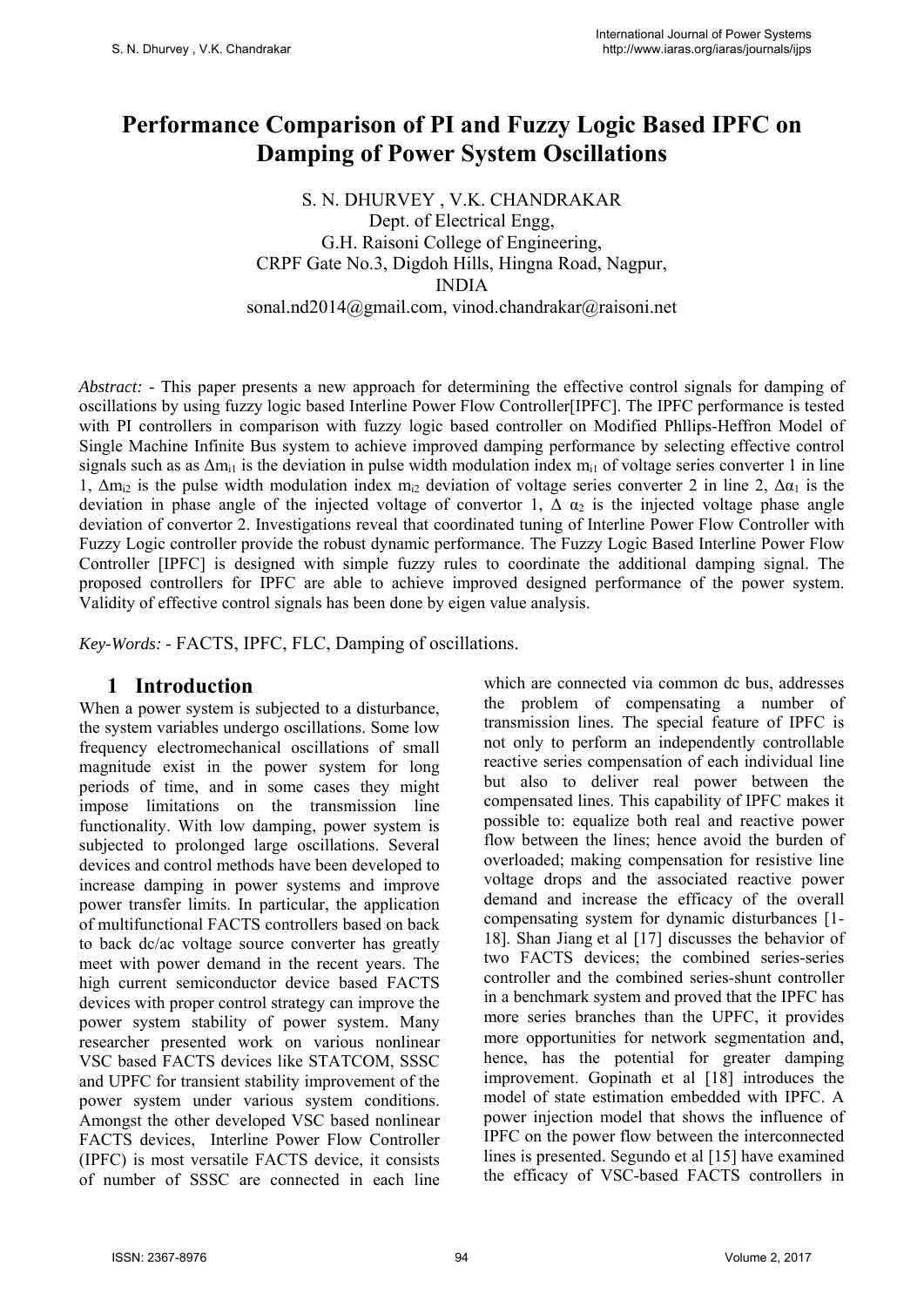contributing to system-wide damping. The strategy is tested on a practical 45-machine Mexican system that includes number of static VAR compensators.

Fuzzy Logic Controller is robust and easily modified. It can use multiple input and output sources. Advantageous feature of Fuzzy logic is to provide solution to the problem can be cast in terms that human operators can apply their experiences for the design of the controller to achieve maximum performance of the IPFC controller.

Dhurvey et al[23] have examined the relative effectiveness of IPFC control signals on linearized power system model of single machine infinite bus system (SMIB) system for analyzing performance comparison of IPFC in coordination with Power Oscillation Damping Controller [POD] and Power System Stabilizer [PSS]. However, results has been not presented with the consideration of various damping factor D and Kp and Ki is not properly tuned. Hence, the aim of this paper is to present the modified version of reference [23]. Kazemi et al [9] proved the effective damping control function of an IPFC installed in a power system. Parimi, et al [4] implement the Fuzzy logic control for IPFC for damping low frequency oscillations. Alivelu M. Parimi [6] develop the nonlinear model of power system incorporated with Interline Power Flow Controller (IPFC). The oscillation modes with low damping ratio are obtained from the eigen value analysis of the linearized Phillips-Heffron model Parimi [11] has proved that IPFC control signal m2 is the most effective. M.R.Banaei et al [13] has proved that signals m1, m2 based controllers have more effect on damping of oscillation and signal δ1, δ2 based controllers have less effect on damping of oscillation. Veeramalla, J. et al [14] investigated the effectiveness of the IPFC based damping controller. Dynamic simulations results have emphasized that the damping controller which modulates the control signal *m2* provides satisfactory dynamic performance under wide variations in loading condition and system parameters. However, they have not presented an approach for obtaining the simultaneous coordination of IPFC with each control signal and Fuzzy Logic Controller

In view of the available work presented by the researchers, the main objective of this paper is to study effectiveness of various control signals  $[m_{i1},m_{i2},\alpha_1,\alpha_2]$  of IPFC for damping of power system oscillations. The comparative performance of PI based controller and fuzzy logic based IPFC for improved power system performance is demonstrated. The results are validated in MATLAB environment.

# **2. System Model**

Single-Machine Infinite Bus power system incorporated with Interline Power Flow Controller in one of the two transmission lines is considered for analysis which consists of an excitation transformer, a boosting transformer, a pair of voltage source converters and a DC link capacitor is shown in Fig 1. Δ*mi*1 is the deviation in pulse width modulation index *mi*<sup>1</sup> of voltage series converter 1 in line 1. By controlling *mi*1, the magnitude of series injected voltage in line 1 can be controlled. Δ*mi*2 is the deviation in modulation index *mi*2 of series converter 2 in line 2. By controlling *mi*2, the magnitude of series injected voltage in line 2 can be controlled.  $\Delta \alpha_1$  is the deviation in phase angle of the injected voltage  $Vse<sub>1</sub>$ .  $\Delta \alpha_2$  is the deviation in phase angle of the injected voltage *Vse*2. The nominal loading condition and system parameters are given in Appendix-A.



Fig. 1: A single machine infinite bus power system installed with an IPFC in one of the lines

# **3. Interline Power Flow Controller**

Interline Power Flow Controller (IPFC) is VSC based FACTS controller, consists of two voltagesourced converters (VSCs) inserted in series with transmission lines, whose DC capacitors are linked such that active power can be transferred between the two VSCs. Each VSC provides series compensation for the selected transmission line and is capable of exchanging reactive power with its own transmission system. Basic function is to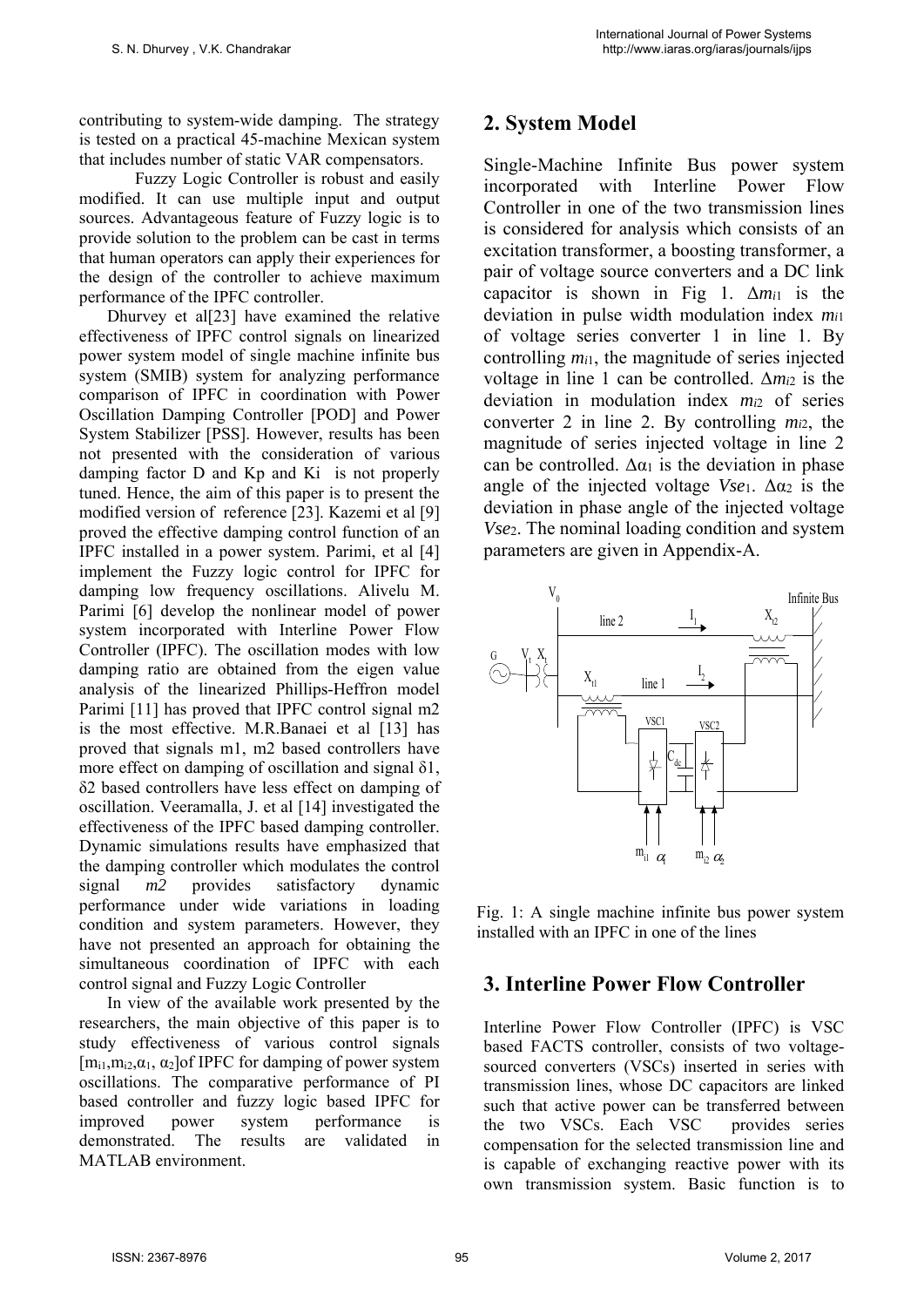control power flow among transmission lines and damping of oscillations. A non-linear dynamic model of the system is derived by omitting the resistances of all the components of the system and the transients of the transmission lines and transformers of the IPFC.

$$
\dot{\delta} = \omega_0(\omega - 1) \tag{1}
$$

$$
\dot{\omega} = \frac{P_m - P_e - P_D}{M} \tag{2}
$$

$$
\dot{E}_q = \frac{\left(-E_q + E_{fd}\right)}{T_{do}^1} \tag{3}
$$

$$
E_{\beta d}^{\bullet} = \frac{-E_{\beta d} + K_a (V_{\text{ref}} - V_{\text{t}})}{T_a}
$$
(4)

$$
\sum_{d_{ac}}^{\bullet} = \frac{3m_{i1}}{4C_{dc}} (\cos \alpha_1 I_{1d} + \sin \alpha_1 I_{1q}) + \frac{3m_{i2}}{4C_{dc}} (\cos \alpha_2 I_{2d} + \sin \alpha_2 I_{2q})
$$
(5)

$$
V_{\text{sel}d} = -x_{t1}I_{1q} + \frac{V_{dc}}{2}m_{t1}\cos\alpha_1\tag{6}
$$

$$
V_{\text{selq}} = -x_{t1}I_{1d} + \frac{V_{dc}}{2}m_{t1} \sin \alpha_1 \tag{7}
$$

$$
V_{se2d} = -x_{i2}I_{2q} + \frac{V_{dc}}{2}m_{i2}\cos\alpha_2
$$
\n(8)

$$
V_{se2q} = -x_{t2}I_{2d} + \frac{V_{dc}}{2}m_{i2}\sin\alpha_2
$$
 (9)

$$
V_{sei} = V_{seid} + jV_{seiq} = V_{seie}^{j\alpha 1}
$$
\n(10)

A linear dynamic model of IPFC is obtained by linearizing at operating point [13].

$$
\dot{\Delta\omega} = \frac{(\Delta P_m - \Delta P_e - D\Delta\omega)}{M} \tag{11}
$$

$$
\Delta \hat{\delta} = \omega_0 \Delta \omega \tag{12}
$$

$$
\Delta E_q = \frac{\left(-\Delta E_q + \Delta E_{fd}\right)}{T_{do}^1} \tag{13}
$$

$$
\Delta E_{fd} = \frac{-\Delta E_{fd} + K_a \left( \Delta V_{ref} - \Delta V_t \right)}{T_a} \tag{14}
$$

$$
\dot{\Delta V}_{dc} = K_{\gamma} \Delta \delta + K_{s} \Delta E_{q}^{1} - K_{\phi} \Delta V_{dc} + K_{cm\Delta} \Delta m_{1} + K_{cat} \Delta \alpha_{1} + K_{cm2} \Delta m_{12} + K_{c\alpha 2} \Delta \alpha_{2}
$$
\n(15)

$$
\Delta P_e = K_1 \Delta \delta + K_2 \Delta E_q^{\dagger} + K_{\rho} \Delta V_{dc} + K_{\rho m1} \Delta m_1 + K_{\rho c1} \Delta c_1 + K_{\rho m2} \Delta m_2 + K_{\rho c2} \Delta c_2 \quad (16)
$$

$$
\Delta E_q = K_4 \Delta \delta + K_3 \Delta E_q^1 + K_{qml} \Delta m_l + K_{qcl} \Delta \alpha_l + K_{qml} \Delta m_l + K_{qcl} \Delta \alpha_l + K_{qcl} \Delta \alpha_l + K_{qcl} \Delta V_{dc}
$$
 (17)

$$
\Delta V_{i} = K_{s}\Delta\delta + K_{6}\Delta E_{q}^{1} + K_{v}\Delta V_{dc} + K_{vml}\Delta\eta_{1} + K_{vcl}\Delta\alpha_{1} + K_{vml}\Delta\eta_{2} + K_{vcl}\Delta\alpha_{2} (18)
$$

Fig 2 shows the modified Phillips-Heffron model of the SMIB system with IPFC installed [3]. The constants of the modified Phillips-Heffron model are functions of the value of system parameters and the initial operating condition as shown in Appendix –A. In terms of state-space representation, the power system can be modeled as

$$
\dot{X} = AX + BU \tag{19}
$$

$$
x = \left[ \Delta \delta \ \Delta \omega \ \Delta E_{q}^{1} \ \Delta E_{q} \ \Delta V_{dc} \right]^{T} \qquad (20)
$$

$$
u = \begin{bmatrix} \Delta m_{i1} & \Delta m_{i2} & \Delta \alpha_1 & \Delta \alpha_2 \end{bmatrix}
$$
 (21)

$$
A = \begin{bmatrix} 0 & a_0 & 0 & 0 & 0 \\ \frac{K_1}{M} & \frac{-D}{M} & -\frac{K_2}{M} & 0 & -\frac{K_{pv}}{M} \\ -\frac{K_4}{T_{ab}^1} & 0 & -\frac{K_3}{T_{ab}^1} & \frac{1}{T_{ab}^1} & -\frac{K_{qv}}{T_{ab}^1} \\ -\frac{K_a K_5}{T_a} & 0 & -\frac{K_a K_6}{T_a} & -\frac{1}{T_a} & -\frac{K_a K_{vv}}{T_a} \\ K_7 & 0 & K_8 & 0 & -K_9 \end{bmatrix}
$$
(22)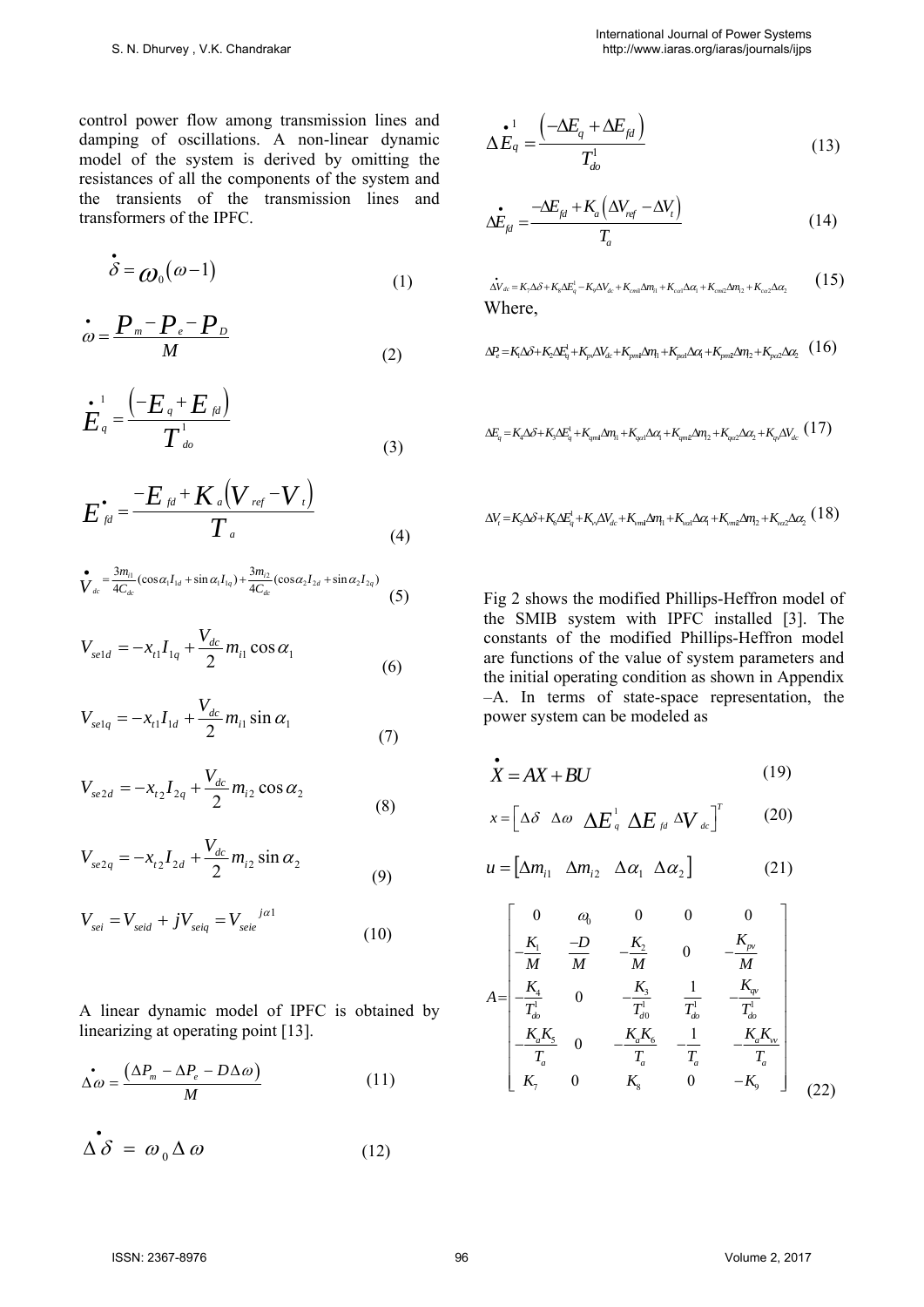$$
B = \begin{bmatrix} 0 & 0 & 0 & 0 \\ \frac{-K_{pm1}}{M} & \frac{-K_{pot1}}{M} & \frac{-K_{pm2}}{M} & \frac{-K_{pc2}}{M} \\ \frac{-K_{qml}}{M} & \frac{-K_{qcl}}{M} & \frac{-K_{qml2}}{M} & \frac{-K_{qcl2}}{M} \\ \frac{-K_{a}K_{vml}}{T_{a}} & \frac{-K_{a}K_{vcl}}{T_{a}} & \frac{-K_{a}K_{vml2}}{T_{a}} & \frac{-K_{a}K_{vcl2}}{T_{a}} \\ K_{cm1} & K_{cd} & K_{cm2} & K_{co2} \end{bmatrix} (23)
$$



Fig 2: Phillips Heffron Model of IPFC

## **4. Proportional Integral (PI) Based IPFC**

In this section, PI Based IPFC [23] is suggested for damping of oscillations. The PI constants Kp and Ki are chosen by trial and error method. In Fig.3, additional damping signal Power Oscillation Damping Controller [POD] can be applied for improvement in PI controller performance. The POD controller may be considered as comprising gain  $K_{DC}$ , wash out block and lag-lead compensator. The values of parameters of the lead-lag compensator are chosen so as to obtain best damping performance. Optimum parameters for the damping controllers are given in Appendix-A. The IPFC controllable signals ( $m_{i1}$ ,  $\alpha_1$ ,  $m_{i2}$  and  $\alpha_2$ ) can be modulated in order to produce a damping torque. Controllability indices for the different Interline Power Flow Controller controllable parameters are given in Appendix-A. The washout circuit as shown in Fig 3 is provided to eliminate steady-state bias in

the output of POD Controller. The Tω must be chosen in the range of 10 to 20.





## **5. FUZZY LOGIC BASED IPFC**

Drawback of PI controller is the frequency deviation. It causes deterioration in performance during varying system conditions. Hence Fuzzy logic can be blended with conventional control techniques. Fuzzy logic is the art which makes machines more intelligent enabling them to reason in a fuzzy manner like humans. The mathematical concepts behind fuzzy reasoning are very simple. Hence Fuzzy logic IPFC controller is proposed. Fuzzy logic is a innovative area of research as it does a good job of trading off between significance and precision. The main concept of fuzzy logic control (FLC) is to build a model of a human expert capable of controlling the plant without thinking in terms of a mathematical model. Fig 4 shows Fuzzy Logic Controller (FLC) in which the electrical power at IPFC location is feedback to the coordination of control signals are the inputs to the fuzzy logic controller. The control strategy has been prepared based on rules. The fuzzy logic approach more accurately represents the operational constraints of power systems and fuzzified constraints are softer than conventional constraints. Fuzzy logic based IPFC controller consists of three major parts. (a) Fuzzification (b) Inference (c) Defuzzification units

## **5.1. Fuzzification**

.

In fuzzification the input and output are decomposed into one or more fuzzy sets. Here, the input variables are mapped onto fuzzy linguistic variables. The choice of membership functions influences the quality of a fuzzy logic controller. Membership function defined on the universe of discourse is the space where the fuzzy variables are defined. The membership functions designs the elements of the universe onto numerical values in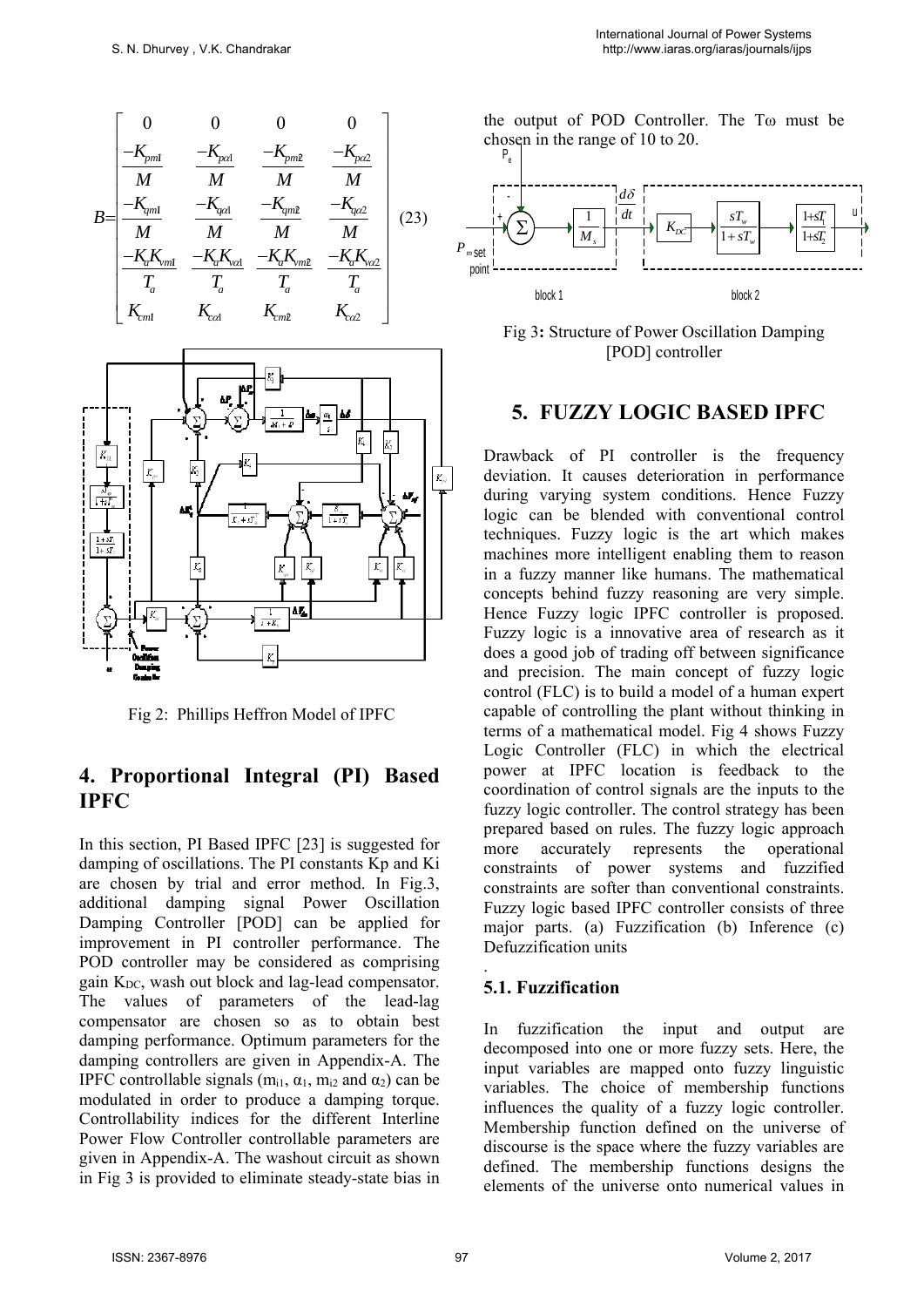the interval [0, 1]. Each fuzzified variable has certain membership function. The input  $(P_e)$  is fuzzified using three fuzzy sets: high, good and low. Many types of curves can be used, Out of all the curves available, triangular or trapezoidal shaped membership functions are the most popular. These shapes are easier to represent in embedded controllers.The shape of membership function are chosen by trial and error approach so that best performance of the fuzzy controller can be achieved. However, the shape of the membership function can vary the small deviations in output of fuzzy logic controller [20,21]. The Output membership function is fuzzified using three fuzzy sets: big, medium, small. Plot of membership function for input and output variable are as shown in Fig 5 and Fig 6 respectively.

 The parameters of the membership function of the fuzzy logic controller, consisting of  $P_e$  as control input signal, u is the fuzzy controlled output for IPFC control signal  $m_{i1}$  in Table 1. Robust performance of fuzzy logic controller can be achievable for wider range of input and output signals. The range chosen for input signal  $P_e$  is 0 to 7.5. Under the transient conditions, large variation in the system parameters can take place and therefore large ranges are chosen for input output mapping [20]. However, for other smaller ranges of input and output fuzzy performance will not deviate.

#### **5.2. Inference**

A relation between cause and effect, or a condition and a consequence is done by reasoning. For reasoning, logical inference is used, in order to draw a conclusion. The mechanism of the inference process is the search of input/output relationship to match the input conditions. The objective of control is to influence the behaviour of a system by changing an input of that system according to a rule that model how the system operates. Therefore, an integral part of the inference process is the rule-base (a list of rules that relate the input values to the output values). Control decisions are made on the basis of fuzzified linguistic variables. We usually follow rules of inference as shown in Table 2. The rules can be specified to include various operating conditions. In fuzzy logic control, in order to minimize the complexity of the controller, it is always desirable that number of rules in a working controller should be less which makes shorter controller execution time. Hence while designing FLC more stress has been given on effective input variable and minimum rule. FLC has one rule for one input variable. The min-max inference is applied to determine the degree of membership for the output variable. The main objective of the designed fuzzy inference system is for the improvement in damping of power system oscillations.

#### **5.3 Defuzzification**

After the process of fuzzy reasoning, linguistic output variable should be translated into a crisp value. Defuzzification is such inverse transformation which designs the output from the fuzzy domain back into the crisp domain. For IPFC control, the fuzzy inference system coordinates the linguistic input variables. The universe of discourse of the input variables decides the required scaling for correct per-unit operation. The fuzzy logic operations performed (Sup-Min inference) are decided by the decision making logic, and together with the knowledge base influences the outputs of each fuzzy IF-THEN rules. Those are combined and converted to crispy values with the defuzzification block. The fuzzy Controller uses the centroid method. The general function of the fuzzy Logic controller can be expressed as-

$$
u(t) = f\left\{\alpha \left(\frac{P_e}{s}\right) . \beta \left(\frac{\Delta P_e}{s}\right) \right\} \tag{24}
$$

Where, f denotes the mapping defined by the rule base and  $\alpha$ ,  $\beta$  is the appropriate scaling, which depends on the scale of the X-axis and Y-axis of input and output variables. The fuzzy output is given by equation-

$$
u = \frac{\sum_{i=1}^{1} \mu c (u_i) * u_i}{\sum_{i=1}^{1} \mu c (u_i)}
$$
(25)  
Pe2  
FUZZY LOGIC  
CONTROLLER

Fig 4: Structure of Fuzzy Logic Controller

Pe2(ref)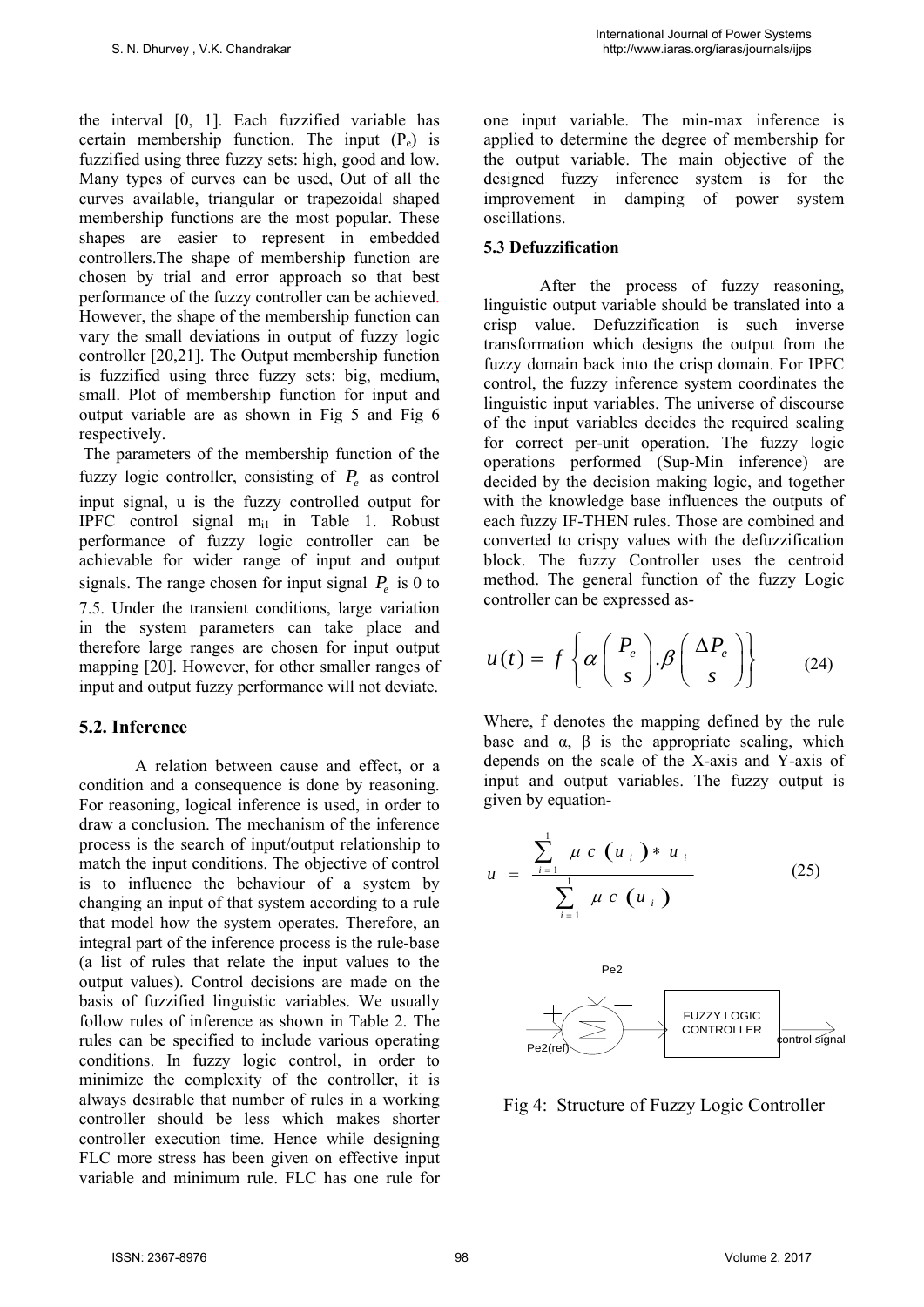



**Table 1**

Parameters of membership function for control signal m<sub>i1</sub>

| Variable<br>$\rm S$ | MF'<br>S   | $\alpha$ <sub>a</sub> | $\alpha_{\rm b}$ | $\alpha_c$ | $\alpha_d$ |
|---------------------|------------|-----------------------|------------------|------------|------------|
| Inputs              | high       | $-10$                 | $-5$             | $-4$       | $-0.05$    |
| $P_e$               | good       | 1.94<br>5             | $\boldsymbol{0}$ | 1.97       |            |
|                     | low        | 0.00<br>5             | 4                | 5          | 7.5        |
| Output u            | big        | $-2$                  | $-1.02$          |            |            |
|                     | medi<br>um | $-1$                  | 0.058<br>2       | 0.926      |            |
|                     | smal<br>1  | 0.01<br>59            | 1                | 2.01       |            |

|  |  | <b>Table 2.</b> Table for Input-output mapping |  |
|--|--|------------------------------------------------|--|
|--|--|------------------------------------------------|--|

| S.N.           | Instruction                               |
|----------------|-------------------------------------------|
|                | If input is low, then output is<br>medium |
| $\mathfrak{D}$ | If input is high, then output is<br>big   |
| 3              | If input is good, then output is<br>small |

## **6. Simulation Results**

Digital Simulation has been carried out with Modified Phillips Heffron model in MATLAB environment. Independent damping signals and Fuzzy with IPFC has been demonstrated. In small signal analysis, the simulation result of the linearized model with four different input control signals under 10% of variation in mechanical power input is considered. The proposed PI and Fuzzy controllers performances are tested in Single Machine Infinite Bus system.

#### **6.1 Dynamic performance of the system with control signal mi1**

Fig 7 depicts the comparative analysis of PI based IPFC, IPFC with POD as additional damping controller and fuzzy based IPFC. Simulation result depicts the performance of IPFC with POD as additional damping controller for control signal  $m_{i1}$ , first peak of speed deviation is reduced from 0.018rad/sec. to 0.014rad/sec. and settling time is reduced upto 0.43 sec. However,. Fuzzy based IPFC reduces first swing from 0.018rad/sec to 0.012rad/sec with settling time 0.4 sec. Hence fuzzy based IPFC with damping controller  $m_{i1}$  shows robust performance.

Nature of eigen as shown in Table 3 values lying on negative part of real axis which indicates that the system is stable.

## **6.2 Dynamic performance of the system with control signal mi2**

Fig 8 demonstrates the satisfied performance of PI based IPFC, IPFC with POD as additional damping controller and fuzzy based IPFC for control signal mi*2*. Result indicates that fuzzy based IPFC reduces first peak of speed deviation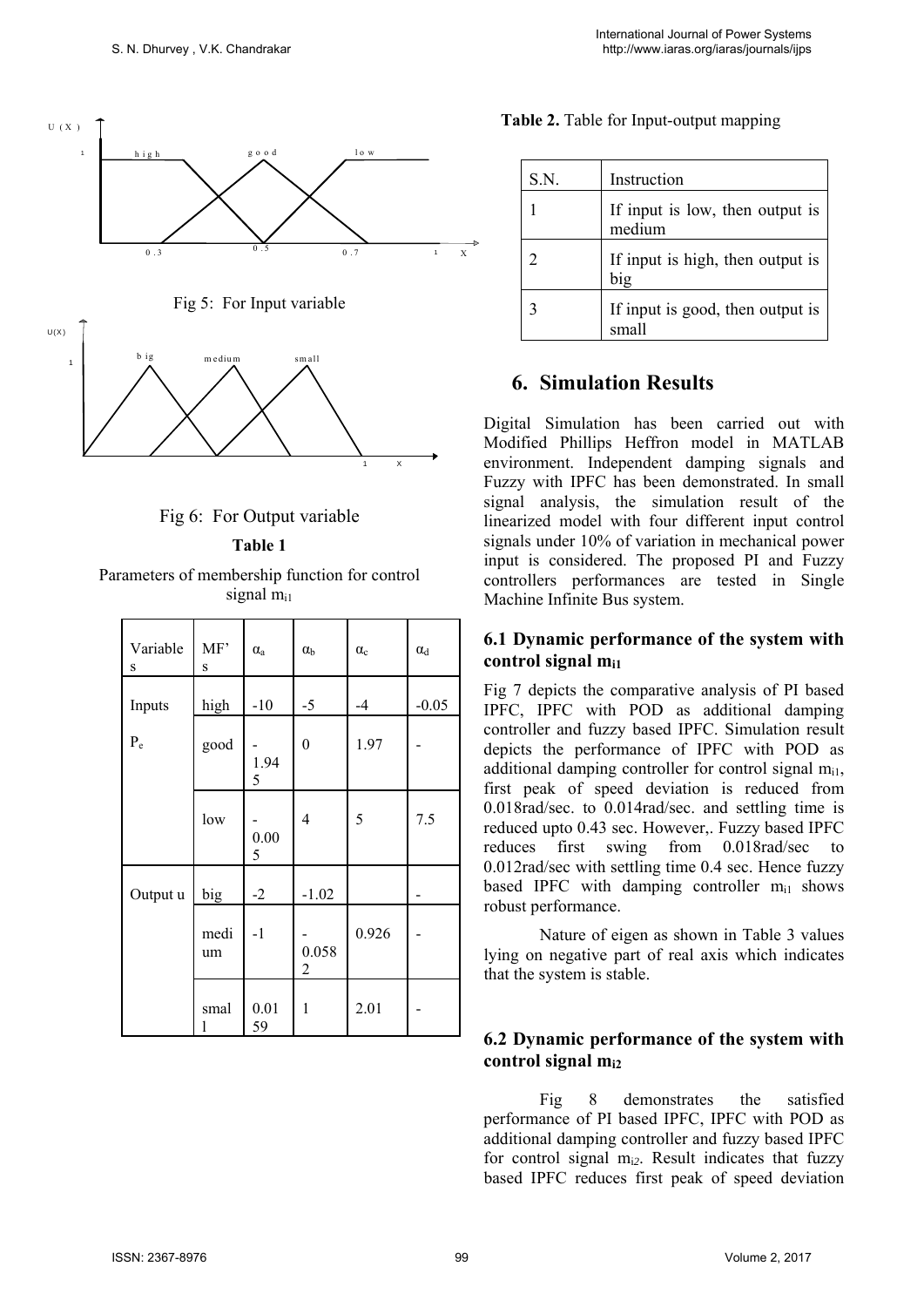from 0.025 to 0.01 rad/sec with settling time 0.25 sec. and improvement in steady state error. Also, system is more amenable with RBFN which suppress the oscillations well and hence give the best result. Hence Fuzzy logic based IPFC significantly improves small signal stability of Single Machine Infinite Bus system.

 Time domain result has been verified by obtaining eigen value analysis of PI based IPFC, IPFC with POD as additional damping controller and Fuzzy based IPFC for control signal mi*2* as shown in Table 4 in which the negative real part of eigen values proves that the system is stable.

#### **6.3 Dynamic performance of the system with control signal α<sup>1</sup>**

The MATLAB result as shown in Fig 9 demonstrates the satisfied performance of PI based IPFC, IPFC with POD as additional damping controller and Fuzzy based IPFC for control signal  $\alpha_1$  Result indicates with fuzzy based IPFC, first peak of speed deviation is reduced from 0.017 to 0.012 rad/sec, settling time is reduced and steady state error has been improved. Also, system is more amenable with Fuzzy suppress the oscillations well and hence give the best result.

Time domain result has been verified by obtaining eigen value analysis which are tabulated in Table 5 in which all the eigen values regarding PI based IPFC, IPFC with POD as additional damping controller and Fuzzy based IPFC for control signal  $\alpha_1$  respectively lies on negative part of real axis which ensures that the system is stable.

#### **6.4. Dynamic performance of the system with control signal α<sup>2</sup>**

With coordinated action of IPFC and POD as additional damping controller, reduction in peak amplitude, settling time and steady error are delineated in Fig 10. However, Fuzzy based IPFC shows the improvement in the response of the system for control signal  $\alpha_2$  in which first peak of speed deviation is reduced from 0.016 to 0.013 rad/sec with settling time 0.4 sec. This again highlights the efficacy of the Fuzzy based IPFC.

This inference has been checked by obtaining eigen value analysis of PI based IPFC, IPFC with POD as additional damping controller and Fuzzy based IPFC for control signal  $\alpha_2$  as shown in Table 6. The negative real part of eigen value indicates that the system is stable.

The comparative performance of Figure 7,8,9,10 justified that Fuzzy based IPFC with control signals  $m_{i1}$ ,  $m_{i2}$  are more effective in damping of power system oscillations.

This inference has been checked by obtaining eigen value analysis which indicates that the system is stable.



a. Control signal  $m_{i1}$  b. Control signal  $mi_1$  with POD c. Contrl signal  $m_{i1}$  with Fuzzy Logic Controller

- Fig 7: Speed deviation response of linearized SMIB system for signal  $m<sub>i1</sub>$
- Table 3**:** Comparison with POD controller and fuzzy logic controller for control signal m<sub>i1</sub>

| Control signal<br>m <sub>i1</sub> | With POD                      | With Fuzzy                    |
|-----------------------------------|-------------------------------|-------------------------------|
| $-11.1052$<br>$\pm$<br>26.1203i   | $-14.6918$<br>±27.3709i       | $-0.7128$<br>$\pm$<br>3.7544i |
| 0.0000                            | $-19.4661$                    | $-11.1907$<br>±26.1568i       |
| $-0.0022$                         | $-0.7128$<br>$\pm$<br>3.7544i | $-0.0047$                     |
| $-0.7128$<br>$\pm$<br>3.7544i     | $-0.0721$                     |                               |
|                                   | $-0.0025$                     |                               |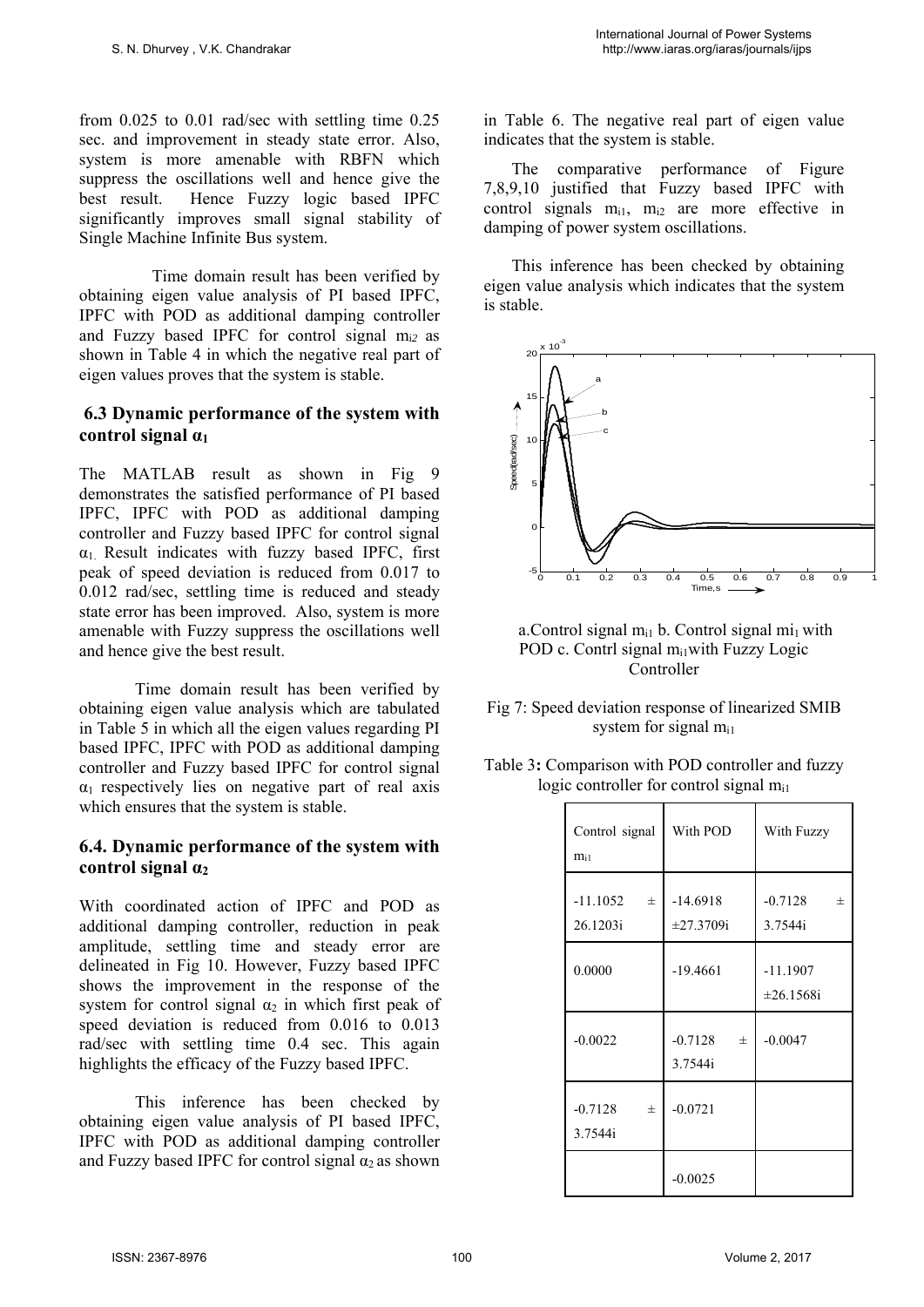

a.Control signal  $m_{i2}$  b. Control signal  $m_{i2}$  with POD c. Control signal m<sub>i2</sub>with Fuzzy Logic Controller Fig 8: Speed deviation response of linearized SMIB system for control signal  $m_{i2}$ 



| Control<br>signal $m_{i2}$ | With POD                  | With Fuzzy                     |
|----------------------------|---------------------------|--------------------------------|
| $-11.0063$<br>±26.0774i    | $-18.6719$<br>±28.1777i   | $-0.7128$<br>$^{+}$<br>3.7544i |
| 0.0000                     | $-19.4655$                | $-11.1907$<br>±26.1568i        |
| $-0.0022$                  | $-0.7128$<br>士<br>3.7544i | $-0.0047$                      |
| $-0.7128$<br>士<br>3.7544i  | $-0.0605$                 |                                |
|                            | $-0.0025$                 |                                |



a.Control signal  $\alpha_1$  b. Control signal  $\alpha_1$  with POD c. Control signal  $\alpha_1$  with Fuzzy Logic Controller Fig 9: Speed deviation response of linearized SMIB system for control signal  $\alpha_1$ 

| <b>Table 5:</b> Comparison with POD and fuzzy logic |  |
|-----------------------------------------------------|--|
| controller for signal $\alpha_1$                    |  |

| Control<br>signal<br>$\alpha_{1}$ | With POD                  | With Fuzzy                    |
|-----------------------------------|---------------------------|-------------------------------|
| $-11.1140$<br>±26.1241i           | $-15.6530$<br>±27.4281i   | $-0.7128$<br>$\pm$<br>3.7544i |
| 0.0000                            | $-4.5630$                 | $-11.1907$<br>±26.1568i       |
| $-0.0022$                         | $-0.7128$<br>士<br>3.7544i | $-0.0047$                     |
| $-0.7128$<br>士<br>3.7544i         | $-0.0727$                 |                               |
|                                   | $-0.0026$                 |                               |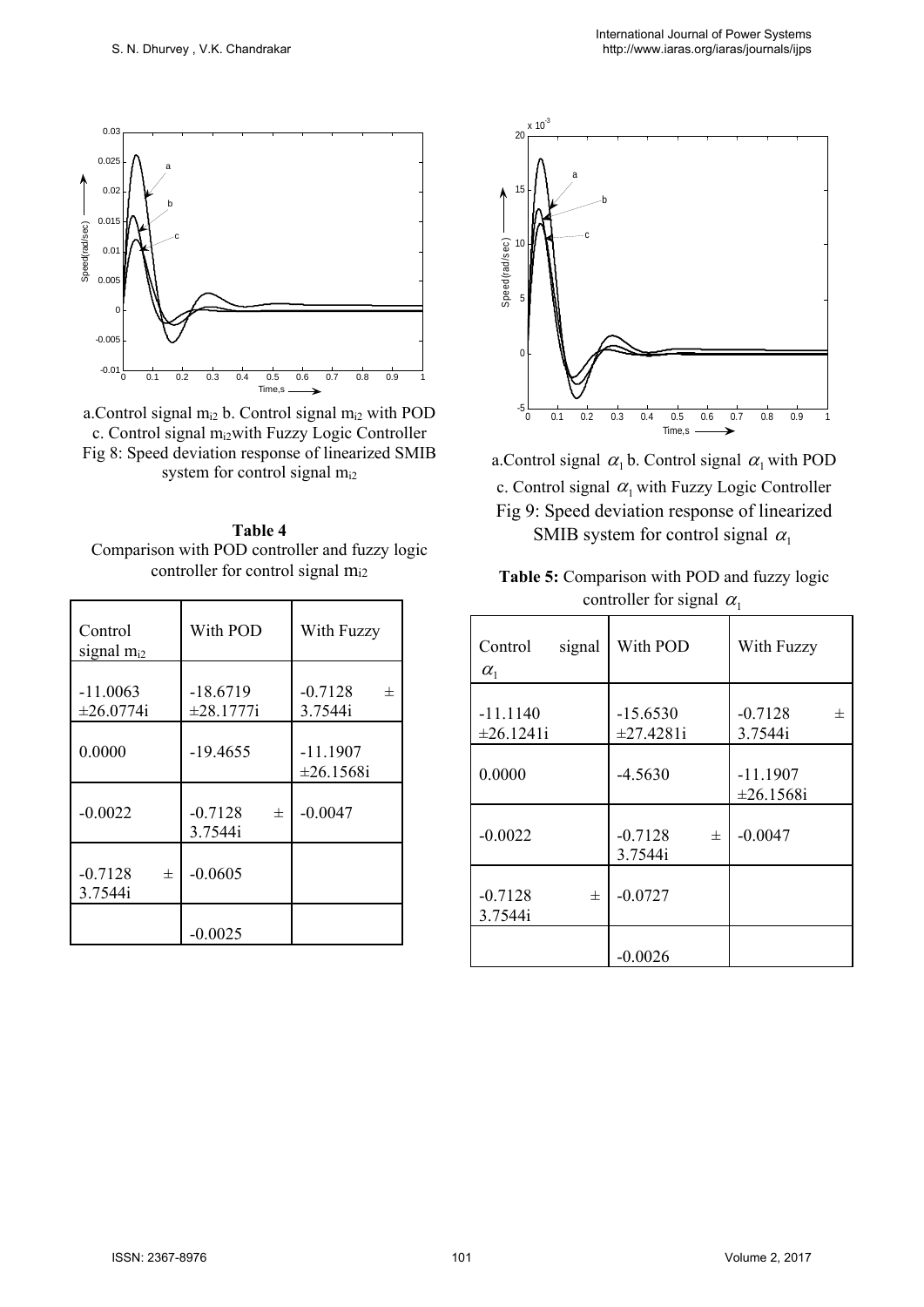

a. Control signal  $\alpha$ , b. Control signal  $\alpha$ , with POD c. Control signal  $\alpha$ , with Fuzzy Logic Controller Fig 10: Speed deviation response of linearized SMIB system for control signal  $\alpha$ ,

**Table 6:** Comparison with POD controller and fuzzy logic controller for control signal  $\alpha$ ,

| Control<br>signal<br>$\alpha$ , | With POD                       | With Fuzzy                  |
|---------------------------------|--------------------------------|-----------------------------|
| $-11.1351$<br>士<br>26.1331i     | $-14.4546$<br>$+27.1546i$      | $-0.7128$<br>士<br>3.7544i   |
| 0.0000                          | $-4.6185$                      | $-11.1907$<br>士<br>26.1568i |
| $-0.0022$                       | $-0.7128$<br>$^{+}$<br>3.7544i | $-0.0047$                   |
| $-0.7128 \pm 3.7544i$           | $-0.0767$                      |                             |
|                                 | $-0.0025$                      |                             |

# **7. CONCLUSION**

In this paper, a systematic approach for determining relative effectiveness of Interline Power Flow Controller (IPFC) control signals (mi<sub>1</sub>,  $\alpha_1$ , mi<sub>2</sub>,  $\alpha_2$ ) in damping low frequency oscillations has been presented. The linearized power system model of Single Machine Infinite Bus system for analyzing the performance of fuzzy based IPFC for variation in system parameters has been studied. These control signals shows the significant improvement in damping of power system performance. Investigations have revealed that IPFC control signals  $m<sub>i1</sub>$  and  $m<sub>i2</sub>$  provide robust performance over other signals. The proposed Fuzzy Logic Controller performance is comparatively better than PI based controller. The fuzzy rules have been designed to minimize transients swing, improvement in damping of oscillations. The controllers comparative performance in terms of small signal stability improvement and damping of oscillations is demonstrated. The fuzzy logic controller demonstrates the robust performance and easy to coordinate with damping schemes. The simplicity of the design is the most attractive feature of Fuzzy based control scheme. The proposed controller fulfills the main objective of this paper. Time domain analysis and eigen value analysis results validated the performance of various IPFC control strategy.

#### **REFERENCES**

[1]P. Kundur, *Power System Stability and Control*, Mc Graw-Hill, New York, ch. 12, 1994.

[2]N.G. Hingorami, L.Gyugyi, *Understanding FACTS: Concepts and Technology of Flexible AC Transmission system*, IEEE Power Engineering Society, IEEE press, Delhi, 2001.

[3]Y.H. Song and A.T. Johns, (1999) *Flexible AC Transmission systems*, IEE Power and Energy series 30, London, 1999.

 [4]Parimi A.M., Elamvazuthi I., Saad N., Fuzzy logic control for IPFC for damping low frequency oscillations, *Intelligent and Advanced Systems (ICIAS)*: 2010 International Conference, pp.  $1 - 5$ 

 [5]Babu A.V.N., Sivanagaraju S., Mathematical modeling, analysis and effects of interline power flow controller (IPFC) parameters in power flow studies, *Power Electronics (IICPE), 2010 India International Conference* , pp. 1 - 7

[6] Parimi A.M., Sahoo N.C., Elamvazuthi I, Saad N., Transient stability enhancement and power flow control in a multi-machine power system using Interline Power Flow Controller, *Energy, Automation, and Signal (ICEAS)*, 2011 International Conference, pp.  $1 - 6$ 

[7]Gomathi V., Ramachandran, Kumar C.V., Simulation and state estimation of power system with Interline Power flow Controller,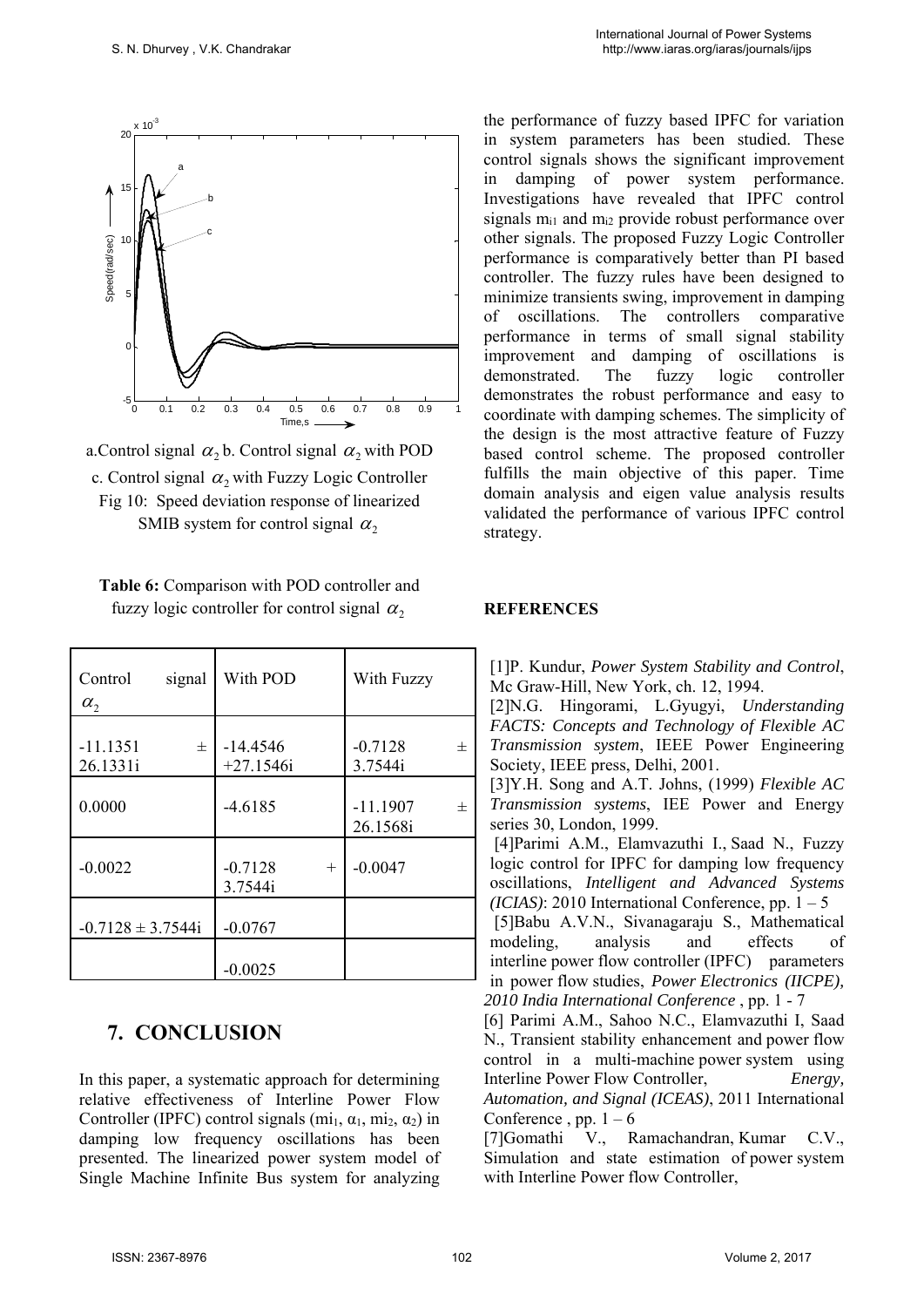*Universities Power Engineering Conference (UPEC)*, 45th International, 2010, pp. 1 – 6

[8] Moghadam M.F., Gharehpetian G.B., Askarian Abyaneh H, Optimized regulation of DC voltage in Interline Power Flow Controller (IPFC) using genetic algorithm**,** *Power Engineering and Optimization Conference (PEOCO)*, 2010, pp. 117 - 121

[9]Kazemi, Karimi, The Effect Interline Power Flow Controller (IPFC) on Damping Inter-area Oscillations in the Interconnected Power Systems', *Industrial Electronics, IEEE International Symposium,* Vol. 3, 2006, pp. 1911 – 1915.

[10]Zhihui Yuan, de Haan S.W.H., Ferreira, Braham, A new concept of exchanging active power without common DC link for Interline Power Flow Controller(S-IPFC),

Power and Energy Society General Meeting - Conversion and Delivery of Electrical Energy in the 21st Century, *IEEE Conference*, 2008, pp. 1 – 7.

[11]Parimi A.M., Elamvazuthi I, Saad, N., Interline Power Flow Controller (IPFC) based damping controllers for damping low frequency oscillations in a power system', *Sustainable Energy Technologies*, ICSET 2008. IEEE International Conference, pp. 334 - 339

 [12]Xia Jiang, Xinghao Fang, Chow, J.H., Edris, A., Uzunovic, E., Regulation and Damping Control Design for Interline Power Flow Controllers**',**  *Power Engineering Society General Meeting*, IEEE, 2007, pp. 1 - 8

 [13]Banaei M.R. ,Kami A., Interline power flow controller based damping controllers for damping low frequency oscillations, *Telecommunications Energy Conference*, INTELEC 2009,  $31<sup>st</sup> International Conference, 2009, pp. 1 –$ 6

[14]Veeramalla J., Sreerama Kumar R., Application of Interline Power Flow Controller (IPFC) for damping low frequency oscillations in power systems, *Modern Electric Power Systems (MEPS), 2010 Proceedings of the International Symposium* , pp.  $1 - 6$ 

[15]Segundo F.R., Messina, A.R., Modeling and simulation of Interline Power Flow Controllers: Application to enhance system damping', *North American Power Symposium (NAPS),* 2009, pp. 1 - 6

[16]Xia Jiang , Xinghao Fang, Chow J.H., Edris A., Uzunovic E., Parisi, M., Hopkins, L**.,** A Novel Approach for Modeling Voltage-Sourced Converter-Based FACTS Controllers**,** *Power Delivery, IEEE Transactions* on Vol. 23 , N0. 4, 2008**,** pp. 2591 - 2598

[17]Shan Jiang, Gole A.M., Annakkage U.D., Jacobson D.A., Damping Performance Analysis of IPFC and UPFC Controllers Using Validated Small-Signal Models, *Power Delivery, IEEE Transactions* on Vol.26 , No.1, 2011, pp. 446 - 454

 [18]Gopinath B., SureshKumar S., Ramya M., 'Circuits, Power an Genetically optimized IPFC for improving transient stability performance in power system', *Computing Technologies (ICCPCT)*, International Conference, 2013, pp. 120 – 125.

[19]V.K.Chandrakar, A.G.Kothari, Improvement of Transient Stability using Fuzzy Logic Based Unified Power Flow Controller [UPFC], *International Journal Power and Energy systems*, Vol.5, No.6, pp. 1-18

 [20]V.K.Chandrakar, A.G.Kothari, Fuzzy-based Static Synchronous Compensator (STATCOM) for improving transient stability performance, *International Journal Energy Technology and Policy,* Vol.5, No.6, 2006, pp. 692-707.

[21]V.K.Chandrakar, A.G.Kothari , Comparison of RBFN and Fuzzy based STATCOM Controllers for Transient Stability Improvement, *IEEE Aegean Conference on Electric Machines Powers and Electromotion*, Bodrum,Turkey, 10-12 Sept 2007.

 [22]S.N.Dhurvey, V.K.Chandrakar, Performance Comparison of UPFC In Coordination with Optimized POD and PSS On Damping of Power System Oscillations, *International Journal of WSEAS Transaction on Power System*, Vol.3,No.5, 2008, pp. 287-299.

[23] S.N.Dhurvey, V.K.Chandrakar, Performance Evaluation of IPFC By Using Fuzzy Logic Based Controller, *IEEE Fourth International Conference on Emerging Trends in Engineering & Technology*, ICETET 2011, Mauritius,  $16^{th}$ - $18^{th}$  Nov. 2011, pp. 168-173

# **APPENDIX-A**

## **A.1. Generator**

 $M=2H=0.1787$ ,  $T_{d0}$ <sup>1</sup> = 5.044,  $V_b$  = 1 p.u.

## **A.2. Excitation system**

 $K_a = 50.0$ ,  $T_a = 0.05$